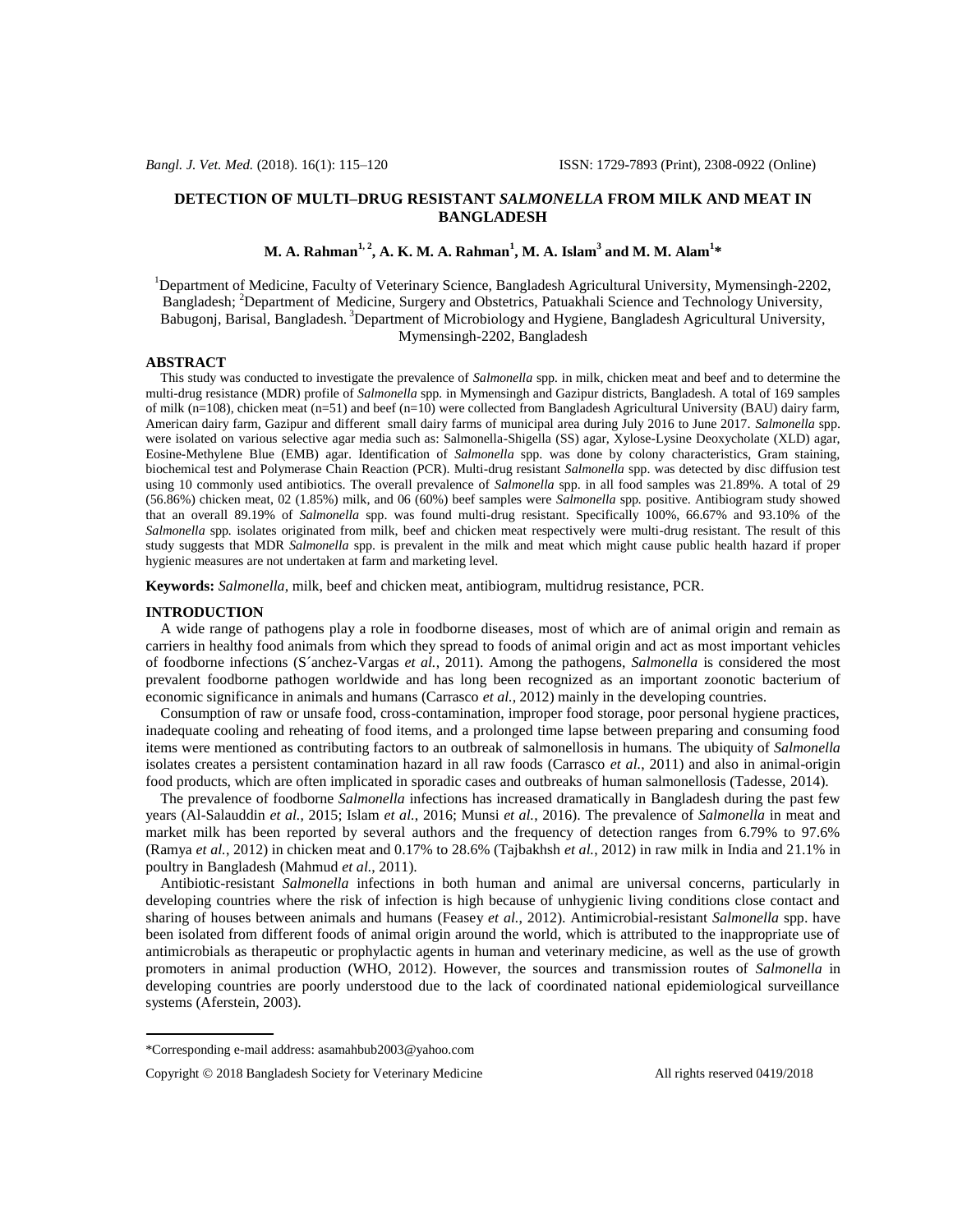### *Rahman and others*

 There are reports of high prevalence of resistance in *Salmonella* isolates from Bangladesh (Hasan *et al.*, 2014). Studies conducted in different parts of our country have demonstrated the presence of *Salmonella* in human beings (Nesa *et al.*, 2011) and in different food animals and food products (Al-Salauddin *et al.*, 2015; Rahman *et al.*, 2004). However, there is scant information on the prevalence of foodborne *Salmonella* spp. and MDR in different food items such as chicken meat in Mymensingh (Al-Salauddin *et al.*, 2015) and in Gazipur (Rahman *et al*., 2004). But no report on the prevalence of *Salmonella* spp. in beef from Mymensingh district as per literature review. Therefore, this study reports the presence of *Salmonella* including its antimicrobial-resistant profiles in foods of animal origin like chicken meat, beef and milk in Mymensingh and Gazipur districts.

# **MATERIALS AND METHODS**

## **Study area and collection of samples**

 The samples were collected randomly from farms and local markets situated in Mymensingh and Gazipur district of Bangladesh. A total of 169 samples comprised of poultry meat  $(n=51)$ , beef  $(n=10)$  and milk  $(n=108)$  samples were tested from July 2016 to December 2017. Aseptically collected meat samples were placed in sterile plastic bags and transported to the Department of Medicine using an icebox. Milk samples were collected from Bangladesh Agricultural University (BAU) dairy farm, American dairy farm, Gazipur, and several small dairy farms. Aseptically 8-10 ml of milk was collected in test tube directly from teat of lactating cow and local market and transported to the Department of Medicine using an icebox. Five to ten grams of chicken (breast and cloacal muscle) meat and beef were collected aseptically in zipper bag from local municipal market and transported to the laboratory using ice box.

# **Sample preparation**

 Ten to twenty grams of meat were mixed with 10 ml of peptone (0.1%) water then homogenized suspension was prepared using sterilized pestle and mortar.

# **Isolation and identification of** *Salmonella*

The homogenized meat suspension (4 to 5 ml) was inoculated into nutrient broths (5 ml/test tube), nutrient agar, SS agar, XLD agar and EMB agar). The inoculated media were incubated at  $37^{\circ}$ C for 24 $\pm$ 2 hours. Culture positive samples were subcultured several times to be pure culture. Gram staining and biochemical tests and sugar fermentation test were performed (Cheesbrough, 1985).

#### **Polymerase chain reaction (PCR)**

 The DNA of *Salmonella* spp. was extracted by heat lysis method with slight modification (Momtaz *et al.*, 2012). The PCR assays were performed to detect *Salmonella* spp*.* using primer pairs. The nucleotide sequence (5'-3') for the *Salmonella* common primer used for this study were: R- ATG TTG TCC TGC CCC TGG TAA GAG and F-ACT GGC GTT ATC CCT TTC TCT TGG with an amplicon size of 496 bp (Al-Salauddin *et al.*, 2015). Briefly, for the detection of 16SrRNA gene PCR reaction mixture were 25 μl consisting of 5.5 μl RNAse free water, 12.5 μl PCR master mixture (Thermo Scientific, EU), 5 μl DNA template, 1 μl (20 pmol) primer. The PCR amplification was done by Initial denaturation at  $95^{\circ}$ C for 5 minutes followed by 30 cycle of denaturation at  $95^{\circ}$ C for 30 seconds, annealing at  $62^{\circ}$ C for 1 minute and extension at  $72^{\circ}$ C for 1 minute. The final extension was at  $72^{\circ}$ C for 10 minutes. PCR amplify products were subjected to gel (1.5% agarose, Takara, Japan) electrophoresis with ethidium bromide fluorescence (100 v for 30 minutes) and visualized in gel documentation system via UV transilluminator (302 nm).

#### **Antimicrobial susceptibilty test**

 Antimicrobial susceptibility of *Salmonella* spp., was performed by the disc diffusion according to the guidelines of the CLS1 (2012). Ten commercially available antibiotics (Oxoid, UK) e.g., oxytetracycline (30μg), ciprofloxacin (5μg), gentamicin (10μg), erythromycin, (15μg), azithromycin (15μg), sulphonamide-trimethoprim (25μg), neomycin (10μg), amoxicillin (10μg), doxycycline (10μg) and amikacin (30μg) were used for antibiogram study.

#### **RESULTS**

 *Salmonella* spp*.* were isolated and identified based on culture, staining and biochemical characteristics. *Salmonella*  spp*.*, produced turbid growth on nutrient broth (Figure 1) and smooth white to grayish white colony on nutrient agar with peculiar fetid odor, pink colonies on EMB agar and black centered colonies on SS agar (Figure 2) and XLD agar (Figure 3). On Gram staining *Salmonella* spp*.*, were found Gram negative, small rod and arranged as single or paired. Among five basic sugars only dextrose, maltose and mannitol were fermented with the production of acid and gas but lactose and sucrose were not fermented by most of the isolates.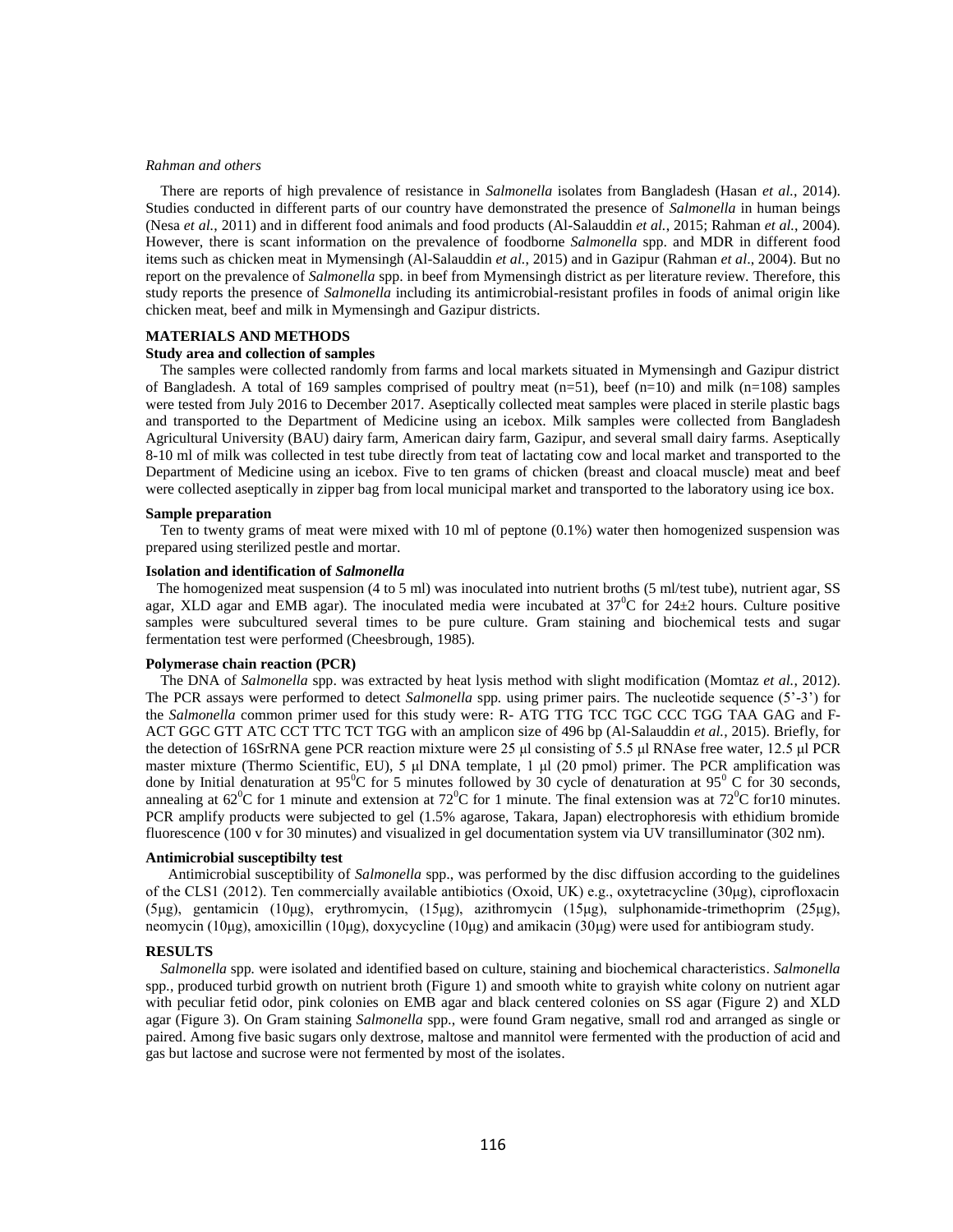# *Multi–drug resistant salmonella from milk and meat*

 *Salmonella* spp. were detected from different food sample the overall prevalence of *Salmonella* spp*.* in all food samples was 21.89%. A total of 29 (56.86%) chicken meat, 02 (1.85%) milk, and 06 (60%) beef samples were *Salmonella* spp*.* positive (Table 1)

 *Salmonella* spp. was reconfirmed by PCR. The amplicon size of PCR product was 496 bp (16SrRNA gene). One beef and one chicken meat samples have shown *Salmonella* spp. positive (Figure 5).

 The result of antibiotic sensitivity test is shown in Table 2. *Salmonella* spp*.* isolated from chicken meat was resistant to erythromycin (100%), doxycycline (79.31%), sulphonamide-trimethoprim (75.86%), azithromycin (72.41%) and oxytetracycline (66.67%) and sensitive to ciprofloxacin (83.33%) and gentamicin (86.21%). *Salmonella* spp*.* isolated from beef samples was resistant to erythromycin (83.33%), azithromycin (83.33%), oxytetracycline (66.67%) and doxycycline (66.67%); and sensitive to gentamicin (100%), neomycin (100%) ciprofloxacin (83.33%), amikacin (83.33%). *Salmonella* spp*.* isolated from milk samples were 100% sensitive to gentamicin, neomycin and ciprofloxacin, and 100% resistant to erythromycin, doxycycline and amoxycilin. Overall 89.19% isolates of *Salmonella* spp*.* were found multi-drug resistant (Table 3, Figure 4). About 100%, 66.67% and 93.10% of the *Salmonella* spp*.* isolates originated from milk, beef and chicken meat respectively were multi-drug resistant (resistant to three or more antibiotics).



 *Salmonella* spp*.* in nutrient broth Figure 1. Growth of



Figure.2. Formation of black centered colony of *Salmonella*  spp*.* on SS agar.



Figure 3. Formation of Black centered single colony of *Salmonella spp.* on XLD agar





Figure.4. Antibacterial susceptibility test of *Salmonella* sp on Muller Hinton Agar (recovered from XLD agar).Resistant to Oxytetracycline (OT), Azythromycin (AZM), Doxycycline (DO), and Susceptible to Amikacin (AK), Ciprofloxacin (CIP).

Figure 5. Amplification of PCR product; Lane 1:100 bp ladder, Lane 2 & 3: Specific for *Salmonella* spp*.* **(**Size-496bp for 16SrRNA gene). Lane 4 & 5 negative**.**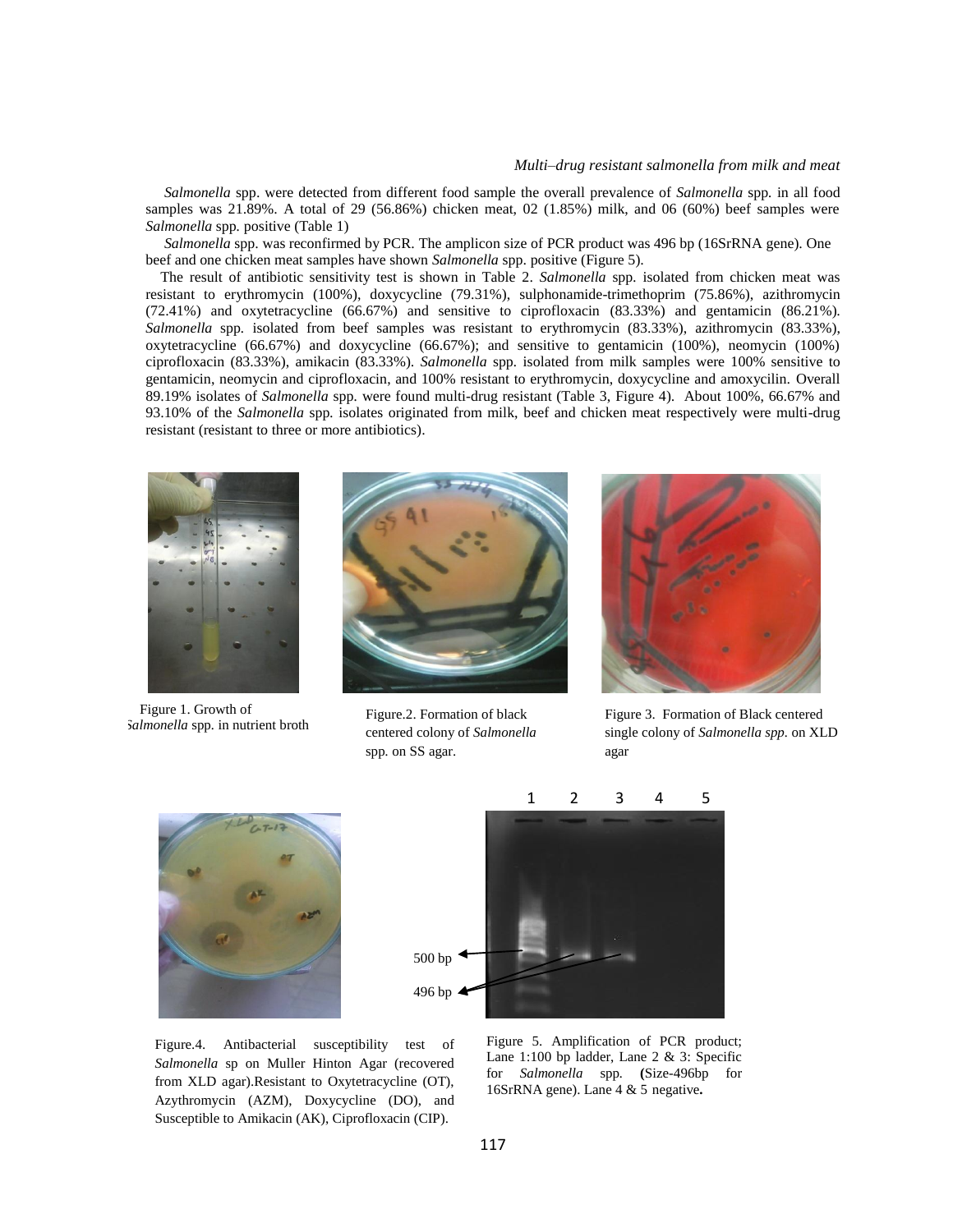### *Rahman and others*

Table 1. Prevalence of *Salmonella* spp*.* in food samples

| Sample       | Sample tested | Positive | Prevalence $(\% )$ | 95% CI        |
|--------------|---------------|----------|--------------------|---------------|
| Milk         | 108           | 02       | . . 85             | $0.32 - 7.19$ |
| Chicken meat |               | 29       | 56.86              | 42.32-70.37   |
| Beef         |               | 06       | 60.00              | 27.37-86-31   |
| Total        | 169           | 27       | 21.89              | 16.06-29.03   |

| Antibiotics      | Chicken meat $(n=29)$ |            | Milk $(n=02)$            |                          | Beef $(n=6)$ |           |
|------------------|-----------------------|------------|--------------------------|--------------------------|--------------|-----------|
|                  |                       |            |                          |                          |              |           |
|                  | $R=n(%)$              | $S=n(%)$   | $R=n(%)$                 | $S=n(%)$                 | $R=n(%)$     | $S=n(%)$  |
|                  |                       |            |                          |                          |              |           |
| Ciprofloxacin    | 5(17.24)              | 24 (83.33) | $\Omega$                 | 2(100)                   | 01(16.67)    | 5(83.33)  |
| Gentamicin       | 04(13.79)             | 25(86.21)  | $\mathbf{0}$             | 2(100)                   | 0            | 6(100)    |
| Erythromycin     | 29(100)               | 0          | 02(100)                  | 0                        | 05(83.33)    | 1(16.67)  |
| Azithromycin     | 21(72.41)             | 8(27.59)   | 01(50)                   | 1(50)                    | 05(83.33)    | 1(16.67)  |
| Sulphonamide and | 22(75.86)             | 7(24.14)   | 01(50)                   | 1(50)                    | 02(33.33)    | 4(66.67)  |
| Trimethoprim     |                       |            |                          |                          |              |           |
| Neomycin         | 05(17.24)             | 24(82.76)  | $\mathbf{0}$             | 2(100)                   | $\Omega$     | 6(100)    |
| Amoxicillin      | 13(44.83)             | 16(55.17)  | 02(100)                  | $\theta$                 | 02(33.33)    | 4(66.67)  |
| Doxycycline      | 23(79.31)             | 6(20.69)   | 02(100)                  | $\overline{0}$           | 04(66.67)    | 2(33.33)  |
| Amikacin         | 10(34.48)             | 19(65.52)  | $\overline{\phantom{a}}$ | $\overline{\phantom{0}}$ | 01(16.67)    | 5(83.33)  |
| Oxytetracycline  | 04(66.67)             | 02(33.33)  |                          |                          | 04(66.67)    | 02(33.33) |

Table 2. Antibiogram study of *Salmonella* spp*.* isolates from food samples

R= Resistant *Salmonella*; S= Sensitive *Salmonella* 

Table 3. Detection of multi-drug resistant *Salmonella* spp*.* in food samples

| Name of samples | of<br>No. | Salmonella No. of MDR Salmonella | Prevalence of MDR Salmonella (%) |
|-----------------|-----------|----------------------------------|----------------------------------|
|                 | isolated  |                                  |                                  |
| Milk            | 02        | 02                               | 100                              |
| Chicken meat    | 29        | 27                               | 93.10                            |
| Beef            | 06        | 04                               | 66.67                            |
| Total           | 37        | 33                               | 89.19                            |

# **DISCUSSION**

 The overall prevalence of *Salmonella* spp*.* in all food samples was 21.89% and 56.86% of chicken meat were positive for *Salmonella* spp*.* which is in agreement with Parbati *et al.* (2017) who isolated 53.33 % *Salmonella* spp*.* from poultry and poultry environment; and with the Islam MJ (2016) who isolated 55% salmonella spp. from healthy poultry and their cloacal swab. But our result differs with the findings of other authors where the range of reported prevalence varied from 18% to 31.66% (Barua *et al.*, 2012; Al*-*Salauddin *et al.*, 2015). Sharma and Das (2016) isolated 43% *Salmonella* in chicken carcass at Assam, India. Dallal *et al.* (2009) reported 21.6% and 15.7% *Salmonella* spp*.* in unpackaged and packaged chicken meat; 29.4% and 33.3% in packaged and unpackaged beef in retail store shop respectively. These variations might be due to source of sample collection, hygienic condition of the farm and personal hygiene of the processors and handlers.

We observed only 1.85% *Salmonella* spp*.* in milk samples. However, Munsi *et al.* (2015) reported 35.71 % milk samples to be positive for *Salmonella typhi* in vendor milk and 0 % in brand milk. We have collected milk aseptically from teat directly and the prevalence of *Salmonella* spp*.* in our samples was very low because of no intermediate contamination. The high prevalence of *Salmonella* spp*.* in vendor milk was probably due to adding contaminated water or unhygienic handling, using contaminated utensils, etc. (Antunes *et al.*, 2003). Among 37 culture positive *Salmonella* spp*.*, only two samples were confirmed by PCR. Similar findings was also reported by Yadav *et al.* (2017) where one out of 18 culture positive samples was found to be InvA gene positive (*Salmonella*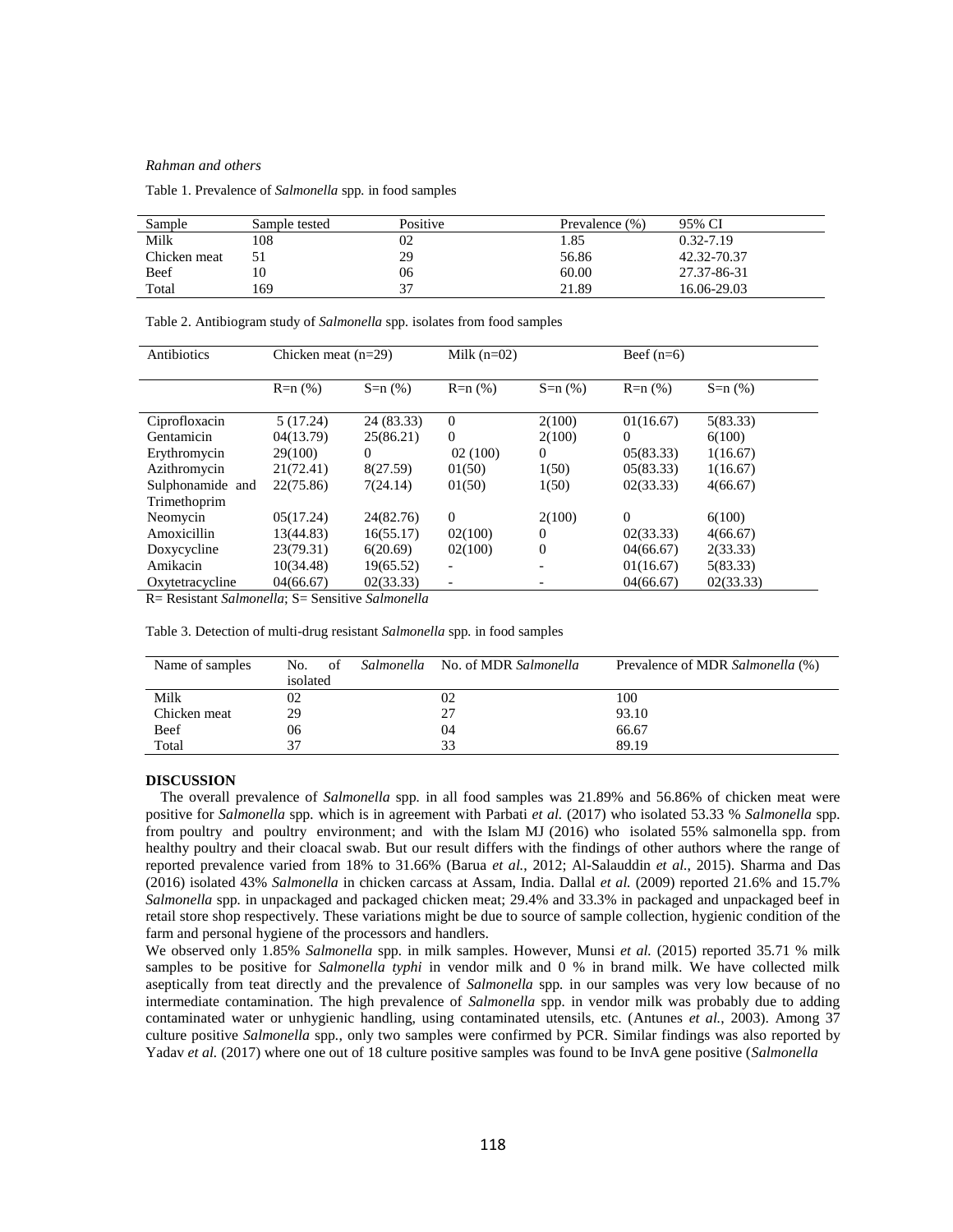# *Multi–drug resistant salmonella from milk and meat*

*typhimurium*), and 5 samples were turned out as SefA gene positive (*Salmonella enteridis*). Smilarly, Parimal *et al.* (2002) also confirmed 92 isolates as PCR positive out of 569 *Salmonella* positive samples. *Salmonella* spp*.* isolated from chicken meat were resistant to Erythromycin (100%), Doxycycline (79.31%), sulphonamide-trimethoprim (75.86%), azithromycin (72.41%) and oxytetracycline (66.67%) and sensitive to ciprofloxacin (83.33%) and gentamicin (86.21%). Similar findings had also been reported by other authors (Rahman *et al.*, 2004; Al-salauddin *et al*., 2015; Obi and Ike, 2015; Parbati *et al*., 2017; Parvez *et al.*, 2016). *Salmonella* spp*.* isolated from beef sample were resistant to erythromycin (83.33%), azithromycin (83.33%), oxytetracycline (66.67%) and doxycycline (66.67%); and sensitive to gentamicin (100%), neomycin (100%) ciprofloxacin (83.33%), amikacin (83.33%). Similarly Dallal *et al.* (2009) also reported *Salmonella* spp*.* from beef sample as 100 % resistant to erythromycin and tetracycline; 60 % resistant to sulphamethoxazole, and all isolates were susceptible to ciprofloxacin and gentamicin. Azithromycin is normally used in humans, pet animals and poultry .However, *Salmonella* isolated form foods of animal origin were found to be resistant to azithromycin. This indicates interspecies transmission of resistance gene which might pose serious public health threats.

 *Salmonella* spp*.* isolated from milk samples were 100% sensitive to gentamicin, neomycin and ciprofloxacin, and 100% resistant to erythromycin, doxycycline and amoxicilin. Other authors also found *Salmonella* isolates of raw and fermented milk origin as 100% sensitive to ciprofloxacin and gentamicin and resistant to erythromycin (85.7%) and amoxicillin (78.6%) (Tamba *et al.*, 2016; Munsi *et al.*, 2015).

 Multi- drug resistant *Salmonella* isolates were found in different food samples. Although we did not check the pathogenicity of the isolates, the gene responsible for multi-drug resistance may transfer to consumer via food and results in serious public health hazard. An overall 89.19% isolates of *Salmonella* spp*.* were found to be multi-drug resistant. About 100%, 66.67% and 93.10% of the *Salmonella* spp*.* isolates originated from milk, beef and chicken meat respectively were multi-drug resistant. This MDR result is higher than that of Al-Salauddin *et al.*, (2015) who reported 16.67% isolates of *Salmonella* originated from broiler meat as multidrug resistant (MDR); and also higher with the findings of Dallal *et al.* (2009) who reported 23.5% of the *Salmonella* strains as MDR to two or more antibiotic families. These findings showed that MDR in *Salmonella* spp*.*, prone to increase with the time due to indiscriminate use of antibiotics in dairy and poultry industry, pet animal practice and in human practice in Bangladesh. Rationale use of this drug may prevent development of resistant isolates of *Salmonella* spp*.*, in future.

#### **CONCLUSION**

 The presence of *Salmonella* spp. in food indicates contamination with polluted water; the improper handling, processing and storage and poor personal hygiene and sanitation. *Salmonella* isolates of food animal and poultry origin found to be resistant to drugs commonly used in humans like azithromycin. This indicates interspecies transmission of resistance gene which might pose serious public health threats. The antibiogram profile of the isolates will help choosing the most effective antibiotics to treat the diseases conditions caused by *Salmonella* spp*.* in cattle and poultry in Bangladesh.

# **ACKNOWLEDGEMENTS**

 The author would like to acknowledge the Ministry of Education, Bangladesh for financial support (Project no.267/2015.MoE) for funding the research.

# **REFERENCES**

- 1. Aferstein FK (2003). Foodborne diseases in developing countries: aetiology, epidemiology and strategies for prevention. *International Journal of Environmental Health Research* 13:161-168
- 2. Al-Salauddin AS, Hossain MF, Dutta A, Mahmud S, Islam MS, Saha S and Kabir SML (2015). Isolation, identification, and antibiogram studies of *Salmonella* species and Escherichia coli from boiler meat in some selected areas of Bangladesh. *International Journal of Basic & Clinical Pharmacology* 4:999
- 3. Antunes P, Reu C, Sousa JC, Peixe L and Pestana N (2003). Incidence of Salmonella from poultry products and their susceptibility to antimicrobial agents. *International Journal of Food Microbiology* 82:97-103.
- 4. Barua H, Biswas PK, Olsen KEP and Christensen JP (2012). Prevalence and Characterization of Motile *Salmonella* in Commercial Layer Poultry Farms in Bangladesh*. PLoS ONE* 7:e35914.
- 5. Boyd D, Cloeckaert A, Chaslus-Dancla E and Mulvey MR (2002). Characterization of variant *Salmonella* genomic island 1 multiple resistance regions from serovars Typhimurium DT104 and Agona. Antimicrob. *Agents Chemotherapy* 46:1714-1722
- 6. Carrasco E, Morales-Rueda A and Garc´ıa-Gimeno RM (2012). Cross-contamination and recontamination by *Salmonella* in foods: a review. *Food Research International* 45:545-556